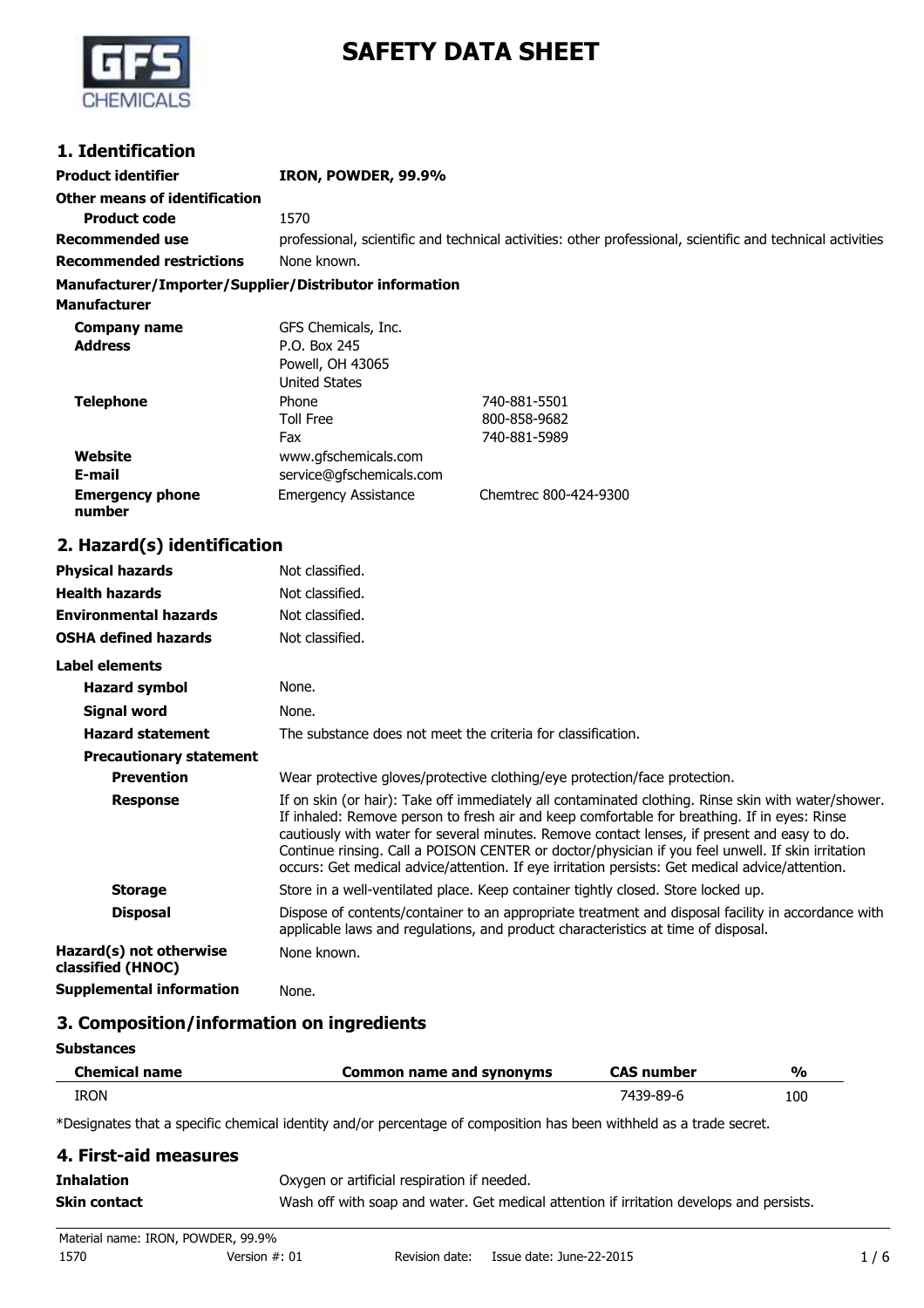| Eye contact                                                                         | Rinse with water. Get medical attention if irritation develops and persists.                                        |
|-------------------------------------------------------------------------------------|---------------------------------------------------------------------------------------------------------------------|
| <b>Ingestion</b>                                                                    | Rinse mouth. Get medical attention if symptoms occur.                                                               |
| <b>Most important</b><br>symptoms/effects, acute and<br>delayed                     | Direct contact with eyes may cause temporary irritation.                                                            |
| <b>Indication of immediate</b><br>medical attention and special<br>treatment needed | Treat symptomatically.                                                                                              |
| <b>General information</b>                                                          | Ensure that medical personnel are aware of the material(s) involved, and take precautions to<br>protect themselves. |

## **5. Fire-fighting measures**

| Suitable extinguishing media                                               | Water fog. Foam. Dry chemical powder. Carbon dioxide (CO2).                                   |
|----------------------------------------------------------------------------|-----------------------------------------------------------------------------------------------|
| Unsuitable extinguishing<br>media                                          | Do not use water jet as an extinguisher, as this will spread the fire.                        |
| <b>Specific hazards arising from</b><br>the chemical                       | During fire, gases hazardous to health may be formed.                                         |
| Special protective equipment<br>and precautions for<br><b>firefighters</b> | Self-contained breathing apparatus and full protective clothing must be worn in case of fire. |
| <b>Fire fighting</b><br>equipment/instructions                             | Use water spray to cool unopened containers.                                                  |
| <b>Specific methods</b>                                                    | Use standard firefighting procedures and consider the hazards of other involved materials.    |
| <b>General fire hazards</b>                                                | No unusual fire or explosion hazards noted.                                                   |

## **6. Accidental release measures**

| <b>Personal precautions,</b><br>protective equipment and<br>emergency procedures | Keep unnecessary personnel away. For personal protection, see section 8 of the SDS.                                                                      |
|----------------------------------------------------------------------------------|----------------------------------------------------------------------------------------------------------------------------------------------------------|
| <b>Methods and materials for</b><br>containment and cleaning up                  | Stop the flow of material, if this is without risk. Following product recovery, flush area with water.<br>For waste disposal, see section 13 of the SDS. |
| <b>Environmental precautions</b>                                                 | Avoid discharge into drains, water courses or onto the ground.                                                                                           |

## **7. Handling and storage**

**Precautions for safe handling** Observe good industrial hygiene practices. **Conditions for safe storage, including any incompatibilities** Store in original tightly closed container. Store away from incompatible materials (see Section 10 of the SDS).

## **8. Exposure controls/personal protection**

| <b>Occupational exposure limits</b> | No exposure limits noted for ingredient(s).                                                                                                                                                                                                                                                                                                                                                            |
|-------------------------------------|--------------------------------------------------------------------------------------------------------------------------------------------------------------------------------------------------------------------------------------------------------------------------------------------------------------------------------------------------------------------------------------------------------|
| <b>Biological limit values</b>      | No biological exposure limits noted for the ingredient(s).                                                                                                                                                                                                                                                                                                                                             |
| Appropriate engineering<br>controls | Good general ventilation (typically 10 air changes per hour) should be used. Ventilation rates should<br>be matched to conditions. If applicable, use process enclosures, local exhaust ventilation, or other<br>engineering controls to maintain airborne levels below recommended exposure limits. If exposure<br>limits have not been established, maintain airborne levels to an acceptable level. |

## **Individual protection measures, such as personal protective equipment**

| Eye/face protection               | Wear safety glasses with side shields (or goggles).                                                                                                                                                                         |
|-----------------------------------|-----------------------------------------------------------------------------------------------------------------------------------------------------------------------------------------------------------------------------|
| <b>Skin protection</b>            |                                                                                                                                                                                                                             |
| <b>Hand protection</b>            | Wear appropriate chemical resistant gloves.                                                                                                                                                                                 |
| <b>Other</b>                      | Wear suitable protective clothing.                                                                                                                                                                                          |
| <b>Respiratory protection</b>     | In case of insufficient ventilation, wear suitable respiratory equipment.                                                                                                                                                   |
| <b>Thermal hazards</b>            | Wear appropriate thermal protective clothing, when necessary.                                                                                                                                                               |
| General hygiene<br>considerations | Always observe good personal hygiene measures, such as washing after handling the material and<br>before eating, drinking, and/or smoking. Routinely wash work clothing and protective equipment to<br>remove contaminants. |

## **9. Physical and chemical properties**

| Appearance            |               |
|-----------------------|---------------|
| <b>Physical state</b> | Solid.        |
| Form                  | Solid. powder |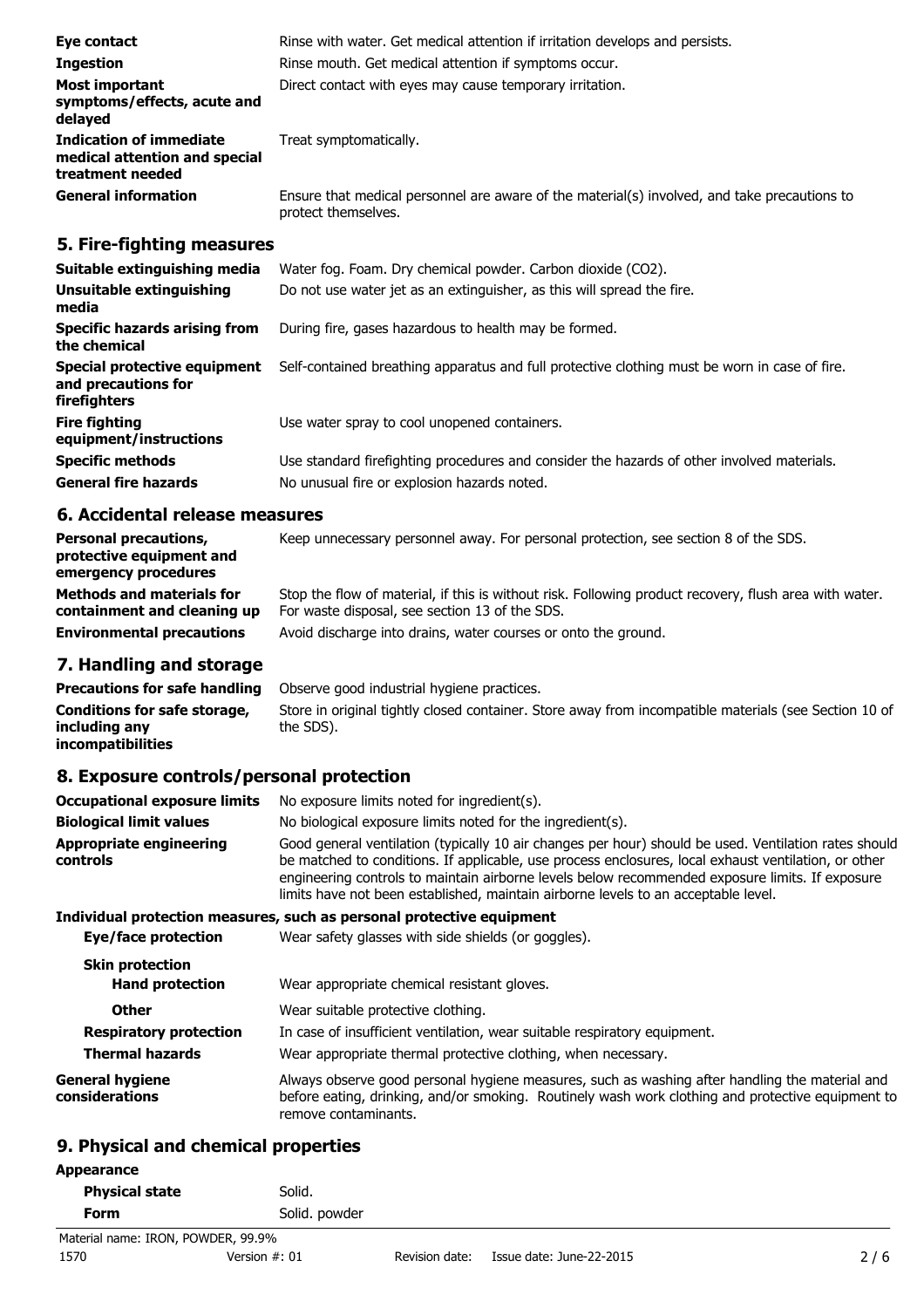| Color                                             | Grey.               |
|---------------------------------------------------|---------------------|
| Odor                                              | Odorless.           |
| Odor threshold                                    | Not available.      |
| рH                                                | Not available.      |
| <b>Melting point/freezing point</b>               | 2800.4 °F (1538 °C) |
| <b>Initial boiling point and</b><br>boiling range | 5181.8 °F (2861 °C) |
| <b>Flash point</b>                                | Not available.      |
| <b>Evaporation rate</b>                           | Not available.      |
| Flammability (solid, gas)                         | Not available.      |
| Upper/lower flammability or explosive limits      |                     |
| Flammability limit - lower Not available.<br>(%)  |                     |
| <b>Flammability limit -</b><br>upper $(% )$       | Not available.      |
| <b>Explosive limit - lower</b><br>(9/0)           | Not available.      |
| <b>Explosive limit - upper</b><br>(9/6)           | Not available.      |
| Vapor pressure                                    | Not available.      |
| <b>Vapor density</b>                              | Not available.      |
| <b>Relative density</b>                           | Not available.      |
| Solubility(ies)                                   |                     |
| <b>Solubility (water)</b>                         | Not available.      |
| <b>Partition coefficient</b><br>(n-octanol/water) | Not available.      |
| <b>Auto-ignition temperature</b>                  | Not available.      |
| <b>Decomposition temperature</b>                  | Not available.      |
| <b>Viscosity</b>                                  | Not available.      |
| <b>Other information</b>                          |                     |
| Molecular formula                                 | Fe                  |
| <b>Molecular weight</b>                           | 55.85 g/mol         |

## **10. Stability and reactivity**

| <b>Reactivity</b>                            | The product is stable and non-reactive under normal conditions of use, storage and transport. |
|----------------------------------------------|-----------------------------------------------------------------------------------------------|
| <b>Chemical stability</b>                    | Material is stable under normal conditions.                                                   |
| <b>Possibility of hazardous</b><br>reactions | No dangerous reaction known under conditions of normal use.                                   |
| <b>Conditions to avoid</b>                   | Contact with incompatible materials.                                                          |
| <b>Incompatible materials</b>                | Strong oxidizing agents.                                                                      |
| <b>Hazardous decomposition</b><br>products   | No hazardous decomposition products are known.                                                |

## **11. Toxicological information**

## **Information on likely routes of exposure**

| <b>Inhalation</b>                                                                  | No adverse effects due to inhalation are expected.       |  |
|------------------------------------------------------------------------------------|----------------------------------------------------------|--|
| <b>Skin contact</b>                                                                | No adverse effects due to skin contact are expected.     |  |
| Eye contact                                                                        | Direct contact with eyes may cause temporary irritation. |  |
| <b>Ingestion</b>                                                                   | Expected to be a low ingestion hazard.                   |  |
| Symptoms related to the<br>physical, chemical and<br>toxicological characteristics | Direct contact with eyes may cause temporary irritation. |  |
| Information on toxicological effects                                               |                                                          |  |
| Acute toxicity                                                                     | Not available.                                           |  |
| Skin corrosion/irritation                                                          | Prolonged skin contact may cause temporary irritation.   |  |
| Serious eye damage/eye                                                             | Direct contact with eyes may cause temporary irritation. |  |

**irritation**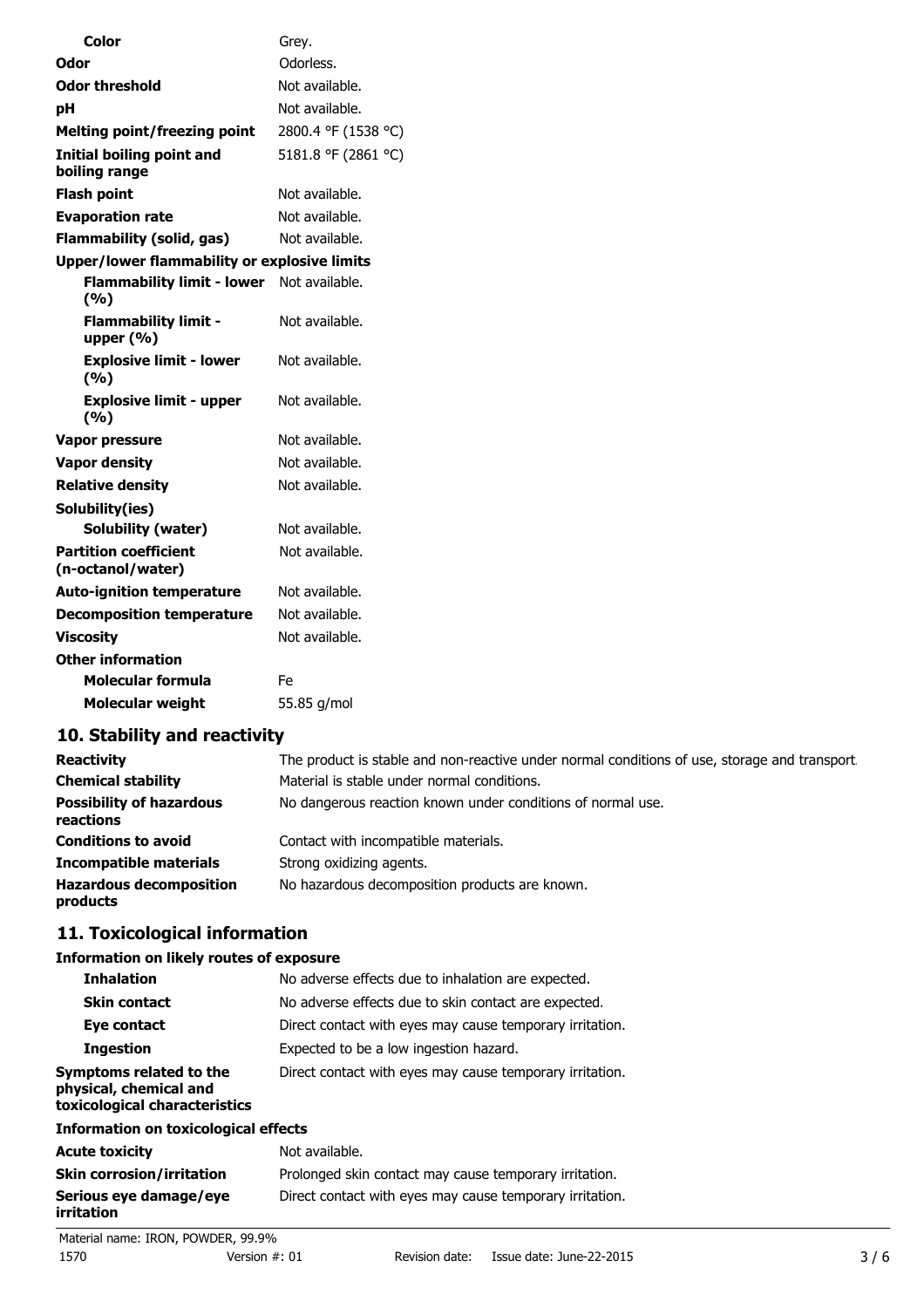| Respiratory or skin sensitization                     |                                                                                                                     |
|-------------------------------------------------------|---------------------------------------------------------------------------------------------------------------------|
| <b>Respiratory sensitization</b>                      | Not available.                                                                                                      |
| <b>Skin sensitization</b>                             | This product is not expected to cause skin sensitization.                                                           |
| <b>Germ cell mutagenicity</b>                         | No data available to indicate product or any components present at greater than 0.1% are<br>mutagenic or genotoxic. |
| Carcinogenicity                                       | This product is not considered to be a carcinogen by IARC, ACGIH, NTP, or OSHA.                                     |
| <b>Reproductive toxicity</b>                          | This product is not expected to cause reproductive or developmental effects.                                        |
| Specific target organ toxicity<br>- single exposure   | Not classified.                                                                                                     |
| Specific target organ toxicity<br>- repeated exposure | Not classified.                                                                                                     |
| <b>Aspiration hazard</b>                              | Not available.                                                                                                      |

## **12. Ecological information**

**Ecotoxicity** The product is not classified as environmentally hazardous. However, this does not exclude the possibility that large or frequent spills can have a harmful or damaging effect on the environment.

| <b>Product</b>       |      | <b>Species</b>                        | <b>Test Results</b>    |
|----------------------|------|---------------------------------------|------------------------|
| IRON (CAS 7439-89-6) |      |                                       |                        |
| <b>Aquatic</b>       |      |                                       |                        |
| Fish                 | LC50 | Channel catfish (Ictalurus punctatus) | $>$ 500 mg/l, 96 hours |

\* Estimates for product may be based on additional component data not shown.

| Persistence and degradability    | No data is available on the degradability of this product.                                                                                                                                 |  |
|----------------------------------|--------------------------------------------------------------------------------------------------------------------------------------------------------------------------------------------|--|
| <b>Bioaccumulative potential</b> | No data available.                                                                                                                                                                         |  |
| Mobility in soil                 | No data available.                                                                                                                                                                         |  |
| <b>Other adverse effects</b>     | No other adverse environmental effects (e.g. ozone depletion, photochemical ozone creation<br>potential, endocrine disruption, global warming potential) are expected from this component. |  |

## **13. Disposal considerations**

| <b>Disposal instructions</b>                    | Collect and reclaim or dispose in sealed containers at licensed waste disposal site.                                                                                                                                   |
|-------------------------------------------------|------------------------------------------------------------------------------------------------------------------------------------------------------------------------------------------------------------------------|
| Local disposal regulations                      | Dispose in accordance with all applicable regulations.                                                                                                                                                                 |
| Hazardous waste code                            | The waste code should be assigned in discussion between the user, the producer and the waste<br>disposal company.                                                                                                      |
| <b>Waste from residues /</b><br>unused products | Dispose of in accordance with local regulations. Empty containers or liners may retain some product<br>residues. This material and its container must be disposed of in a safe manner (see: Disposal<br>instructions). |
| <b>Contaminated packaging</b>                   | Empty containers should be taken to an approved waste handling site for recycling or disposal.<br>Since emptied containers may retain product residue, follow label warnings even after container is<br>emptied.       |

## **14. Transport information**

#### **DOT**

Not regulated as dangerous goods.

### **IATA**

Not regulated as dangerous goods.

#### **IMDG**

Not regulated as dangerous goods.

#### **Transport in bulk according to** Not applicable. **Annex II of MARPOL 73/78 and the IBC Code**

## **15. Regulatory information**

**US federal regulations** All components are on the U.S. EPA TSCA Inventory List. This product is not known to be a "Hazardous Chemical" as defined by the OSHA Hazard Communication Standard, 29 CFR 1910.1200.

## **TSCA Section 12(b) Export Notification (40 CFR 707, Subpt. D)**

Not regulated.

**CERCLA Hazardous Substance List (40 CFR 302.4)**

Not listed.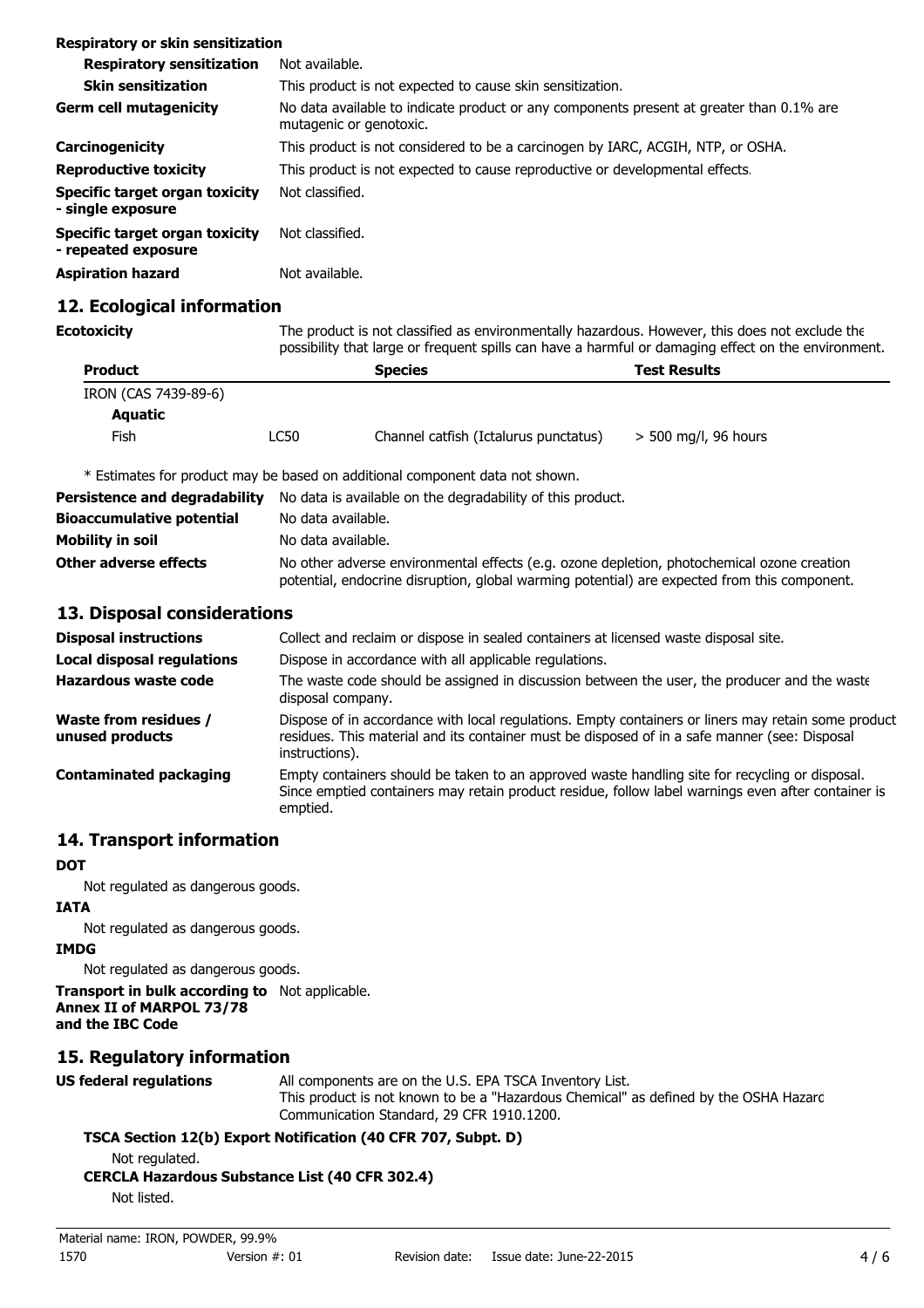#### **SARA 304 Emergency release notification**

Not regulated.

#### **Superfund Amendments and Reauthorization Act of 1986 (SARA)**

No

**Hazard categories** Immediate Hazard - No Delayed Hazard - No Fire Hazard - No Pressure Hazard - No Reactivity Hazard - No

#### **SARA 302 Extremely hazardous substance**

Not listed.

**SARA 311/312 Hazardous chemical**

#### **SARA 313 (TRI reporting)** Not regulated.

#### **Other federal regulations**

#### **Clean Air Act (CAA) Section 112 Hazardous Air Pollutants (HAPs) List**

Not regulated.

#### **Clean Air Act (CAA) Section 112(r) Accidental Release Prevention (40 CFR 68.130)**

Not regulated.

| Safe Drinking Water Act     | Not regulated.       |
|-----------------------------|----------------------|
| (SDWA)                      |                      |
| <b>Food and Drug</b>        | Total food additive  |
| <b>Administration (FDA)</b> | Direct food additive |

Direct food additive GRAS food additive

#### **US state regulations**

**US. California Controlled Substances. CA Department of Justice (California Health and Safety Code Section 11100)**

Not listed.

#### **US. Massachusetts RTK - Substance List**

Not regulated.

**US. New Jersey Worker and Community Right-to-Know Act** Not listed.

### **US. Pennsylvania Worker and Community Right-to-Know Law** Not listed.

#### **US. Rhode Island RTK**

Not regulated.

#### **US. California Proposition 65**

California Safe Drinking Water and Toxic Enforcement Act of 1986 (Proposition 65): This material is not known to contain any chemicals currently listed as carcinogens or reproductive toxins.

#### **International Inventories**

| Country(s) or region                    | <b>Inventory name</b>                                                     | On inventory (yes/no)* |
|-----------------------------------------|---------------------------------------------------------------------------|------------------------|
| Australia                               | Australian Inventory of Chemical Substances (AICS)                        | Yes                    |
| Canada                                  | Domestic Substances List (DSL)                                            | Yes                    |
| Canada                                  | Non-Domestic Substances List (NDSL)                                       | No                     |
| China                                   | Inventory of Existing Chemical Substances in China (IECSC)                | Yes                    |
| Europe                                  | European Inventory of Existing Commercial Chemical Substances<br>(EINECS) | Yes                    |
| Europe                                  | European List of Notified Chemical Substances (ELINCS)                    | No                     |
| Japan                                   | Inventory of Existing and New Chemical Substances (ENCS)                  | No                     |
| Korea                                   | Existing Chemicals List (ECL)                                             | Yes                    |
| New Zealand                             | New Zealand Inventory                                                     | Yes                    |
| Philippines                             | Philippine Inventory of Chemicals and Chemical Substances<br>(PICCS)      | Yes                    |
| The the difference of December Director |                                                                           | $\sqrt{2}$             |

United States & Puerto Rico Toxic Substances Control Act (TSCA) Inventory Yes

\*A "Yes" indicates that all components of this product comply with the inventory requirements administered by the governing country(s)

A "No" indicates that one or more components of the product are not listed or exempt from listing on the inventory administered by the governing country(s).

## **16. Other information, including date of preparation or last revision**

| Issue date | June-22-2015                       |                |                          |     |
|------------|------------------------------------|----------------|--------------------------|-----|
|            | Material name: IRON, POWDER, 99.9% |                |                          |     |
| 1570       | Version $#: 01$                    | Revision date: | Issue date: June-22-2015 | 5/6 |